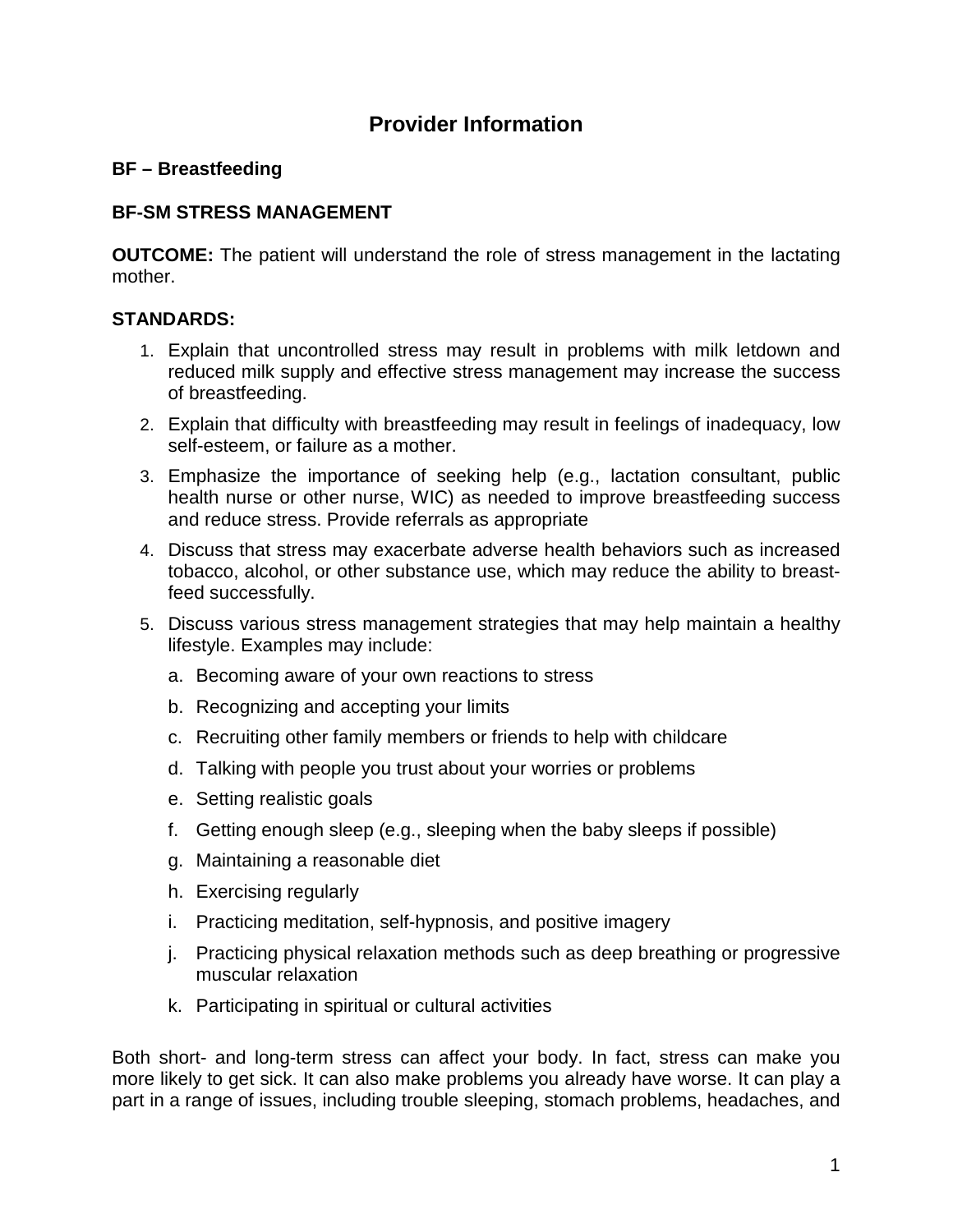mental health conditions. Having a new baby and learning how to breastfeed can be very stressful events. It is important for mothers to take care of themselves. Try to listen to your body so that you can tell when stress is affecting your health, and take these steps to feel better!

#### **How Does Stress Really Affect Breastfeeding?**

Stress can adversely affect a breastfeeding mother's milk supply and nursing. Extreme stress can inhibit milk letdown, cause frustration, and even cause the milk supply to diminish if the stress is prolonged. How the mother handles stress varies, some moms, and their milk supply is affected more by stress than others.

If this is a first child then the mother's life has changed overnight. Even mothers with other children can find that every day stresses have doubled and might feel overwhelmed at times.

Working moms have an added stresses in time limited pumping at work. A working mother who is breastfeeding will spend her lunch hour and breaks trying to eat with a breast pump whirring in the background. If she is very concerned over maintaining milk supply this can lead to extra stress and even reduce supply.

Understanding that stress can affect the milk supply of the breastfeeding mother is the first step. The second step to handling stresses it to attempt to reduce them as much as possible.

Moms who are stressed over maintaining an adequate milk supply while using a breast pump at work can actually be reducing their milk supply by worrying. It is very easy to say, "relax" however, it is harder to do. If time is a concern while breast pumping at work the mom might consider purchasing a double electric breast pump. A double electric breast pump will empty both breasts at once and is much faster than an ordinary pump.

Daily stress for the stay at home mother can be just as difficult as stress may reduce the amount of milk you are able to produce and in the "let-down" of your milk.

#### **A few Tips for Dealing with Stress**

- **Get help from a professional if you need it.** A therapist can help you work through stress and find better ways to deal with problems. For more serious stress-related disorders, like post-traumatic stress disorder, therapy can be helpful. There also are medications that can help ease symptoms of depression and anxiety and help promote sleep.
- **Relax**. It is important to unwind in a way that works for you. Try a bubble bath, deep breathing, yoga, meditation, and massage therapy. If you cannot do these things, take a few minutes to sit, listen to soothing music, or read a book.
- **Sleep.** Your stress could get worse if you do not get enough sleep. It is hard to fight off illness when you sleep poorly. With enough sleep, it is easier to cope